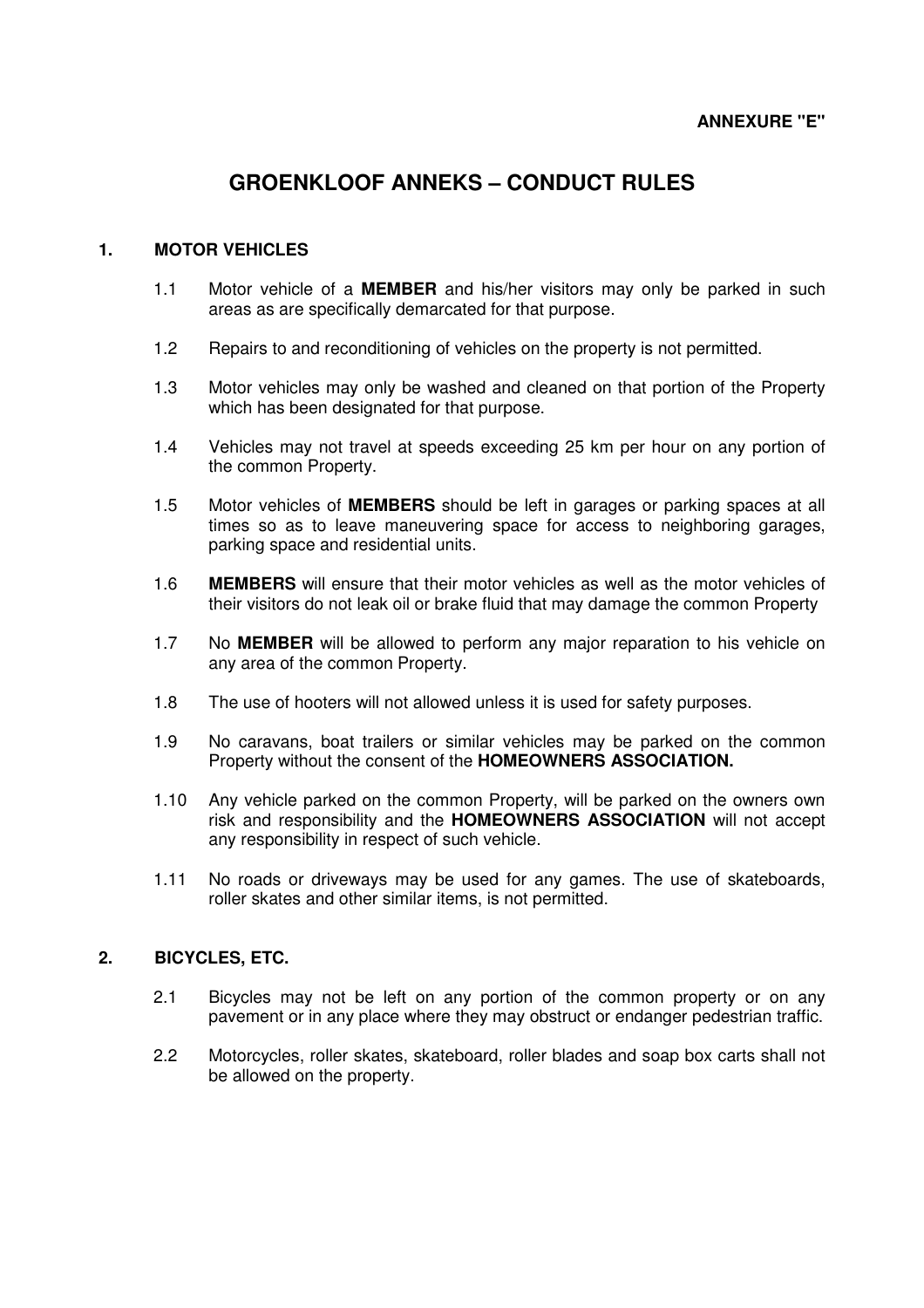2.3 Caravans, trailers, boats and commercial vehicles shall only be allowed with the prior written permission of the **MANAGEMENT ASSOCIATION**, provided that they are parked in the designated areas.

# **3. LAUNDRY**

- 3.1 Washing may be hung out to dry only in areas specifically set aside for that purpose, it is in the back yard of each **RESIDENTIAL UNIT.**
- 3.2 Washing hung out to dry is at the sole risk of the person so doing.
- 3.3 Washing may not be hung out to dry in any part of a **RESIDENTIAL UNIT** where it is visible to other residents.

# **4. SANITARY SERVICES**

- 4.1 Rubbish bins may not be visible from the common Property unless a specific place has been designated for such bins.
- 4.2 Rubbish may not be handled contrary to the regulations of the local authority responsible for Mossel Bay, for example, broken glass must be wrapped in a double layer of newspaper, etc.
- 4.3 No rubbish or refuse may be left on any portion of the common Property or elsewhere where it may be visible from the common Property, whether in a container or not. Refuse may only be left outside for collection early in the morning and must be placed in proper containers.

# **5. SILENCE**

- 5.1 Silence must be maintained between **12h00** and **15h00** and between **22h00** and **07h00.**
- 5.2 Motor hooters may not be sounded in the retirement resort.
- 5.3 Radios, musical instruments, record players, tape recorders and/or cd players, television sets as well as workshop equipment must be used in such manner that the sound emitted thereby shall not be heard in neighboring residential units or of the common Property.

# **6. GARDENS AND PLANTS**

**MEMBERS** shall be permitted to plant shrubs, flowers, trees, etc. on the common property, provided the consent of the **MANAGEMENT ASSOCIATION** has first been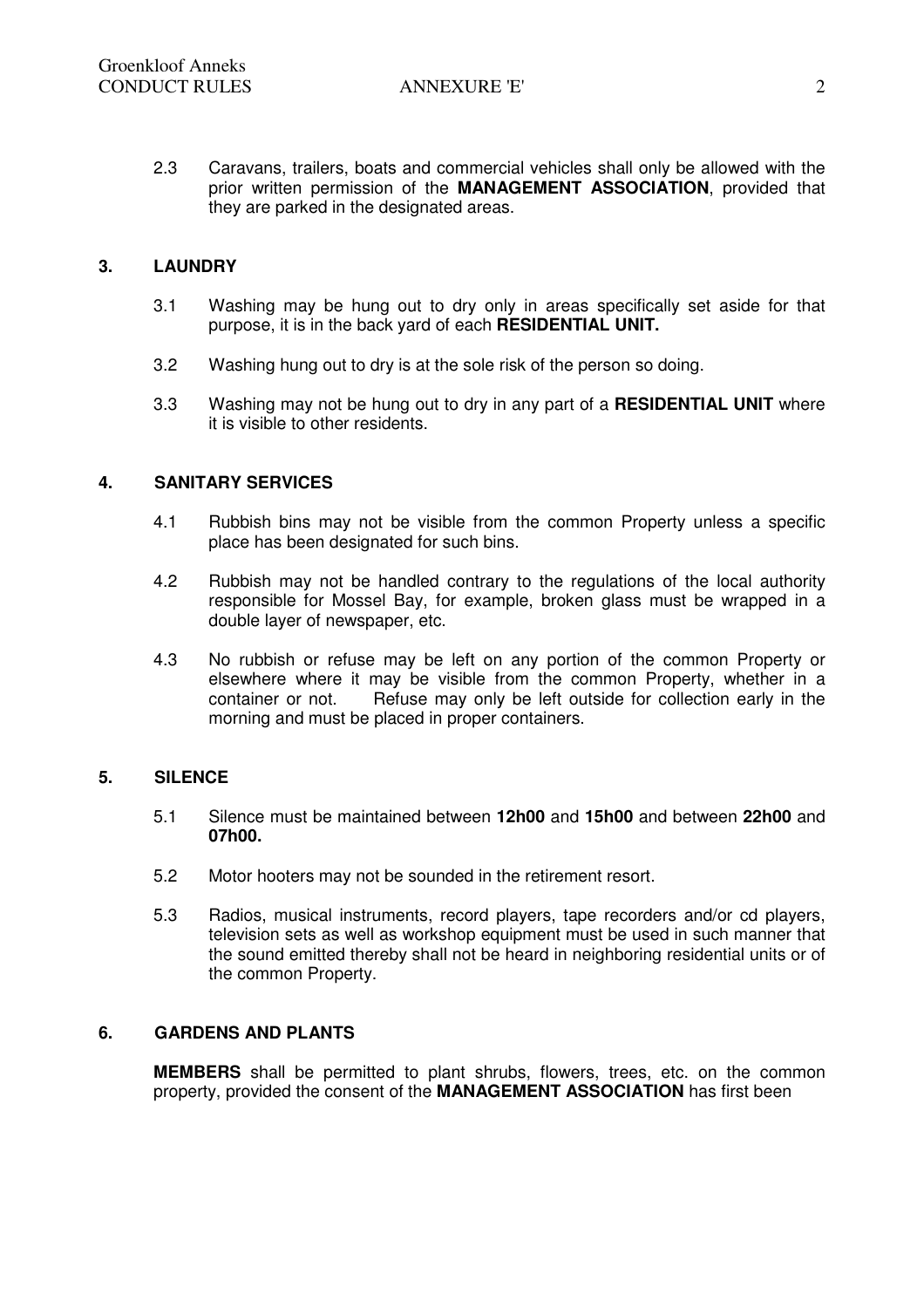obtained, which consent shall not be unreasonably withheld. All gardening services shall be done by the persons authorized by the **MANAGEMENT ASSOCIATION**, unless specifically otherwise agreed.

# **7. PRIVATE GARDENS**

- 7.1 Private gardens must at all times be kept neat.
- 7.2 Garden tools and other equipment must not be kept in any place where it will be in view from **RESIDENTIAL UNITS** or any portion of the common Property.'
- 7.3 Braaivleis equipment shall only be allowed outside **THE RESIDENTIAL UNIT** in use.

# **8. PARKING AREAS**

No articles other than motor vehicle may be kept in car ports, should car ports exist or be erected in the future.

# **9. VISITORS AND CHILDREN**

- 9.1 Visitors may, with prior permission of the **COMMITTEE**, reside in a **HOUSING UNIT** of a host for a period not exceeding **3** (three) weeks, which period may be extended by the **COMMITTEE** for further period not exceeding 2 (two) weeks.
- 9.2 No person under the age of **50** (fifty) shall be permitted to reside in any of the residential units unless he/she is a bona fide guest of the **MEMBER**.
- 9.3 No ball games are permitted in areas other than those specifically designed for that purpose.
- 9.4 **MEMBERS** must supervise their children and children of their visitors that no damage or nuisance is caused to the common Property of the **MEMBERS**. In particular, children shall not be allowed to interfere with letter boxes, plants, decorations, name plates, fire hoses and reels, exterior light, etc.

# **10. ACTIVITIES ON COMMON PROPERTY**

- 10.1 No hobbies or other activities may be conducted on the common Property if they would cause nuisance to other **MEMBERS**.
- 10.2 Hobbies and other activities which in the opinion of the **COMMITTEE** cause undue noise, are not permitted at all.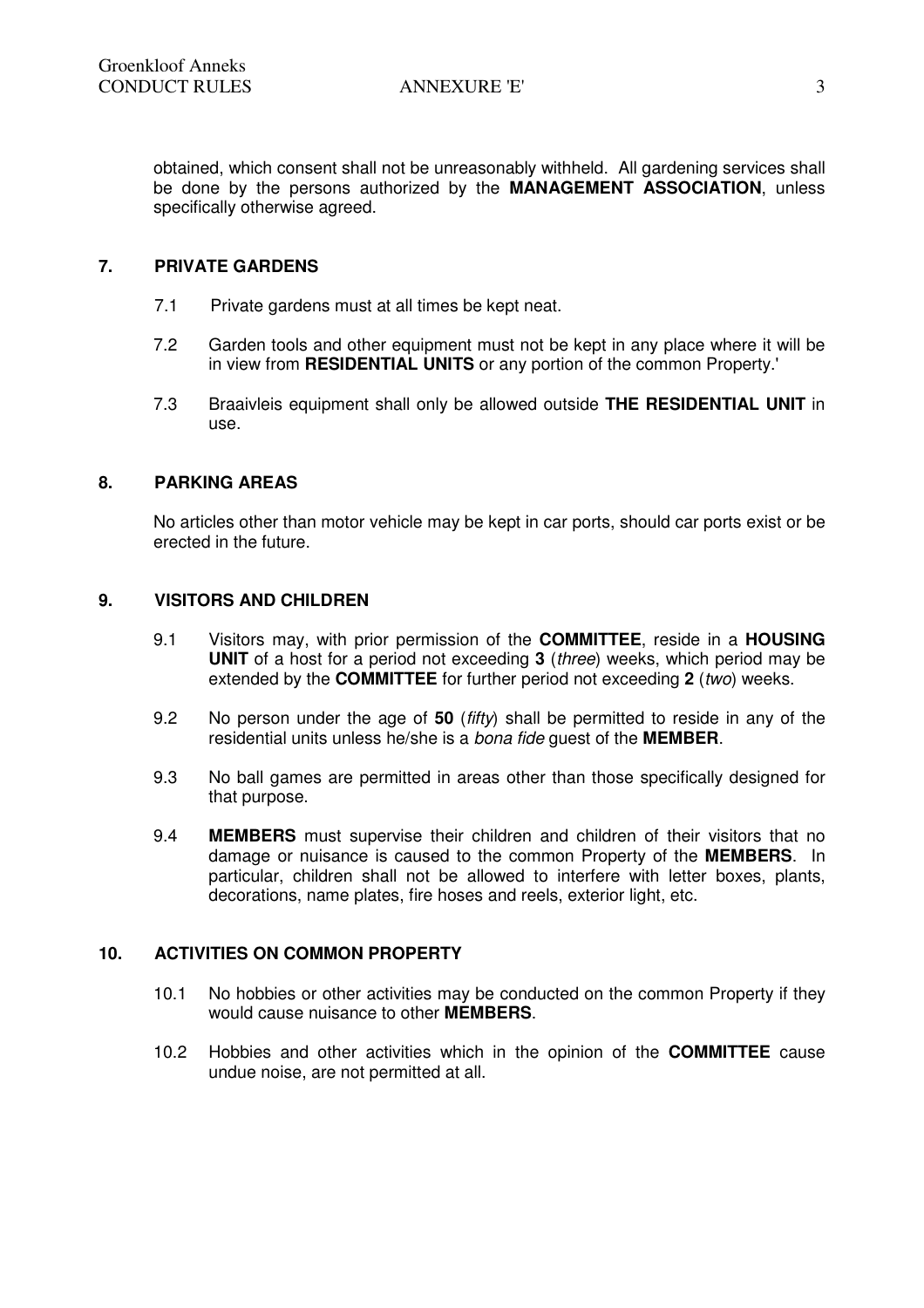### **11. SERVANTS/DOMESTIC HELPERS**

Servants/domestic helpers shall be provided and **MEMBER** shall not be entitled to appoint private servants/domestic helpers without the prior written permission of the **MANAGEMENT ASSOCIATION**.

#### **12. PETS**

- 12.1 The **MEMBERS** shall be entitled to keep **1** (one) pet on the premises, provided that prior permission in obtained from the **MANAGEMENT ASSOCIATION**. **MEMBERS** should take notice that the policy of the **MANAGEMENT ASSOCIATION** through out shall be to refuse permission with respect to the keeping of the pet which is to large or to aggressive in the exclusive discretion of the **MANAGEMENT ASSOCIATION**.
- 12.2 No kennel or other accommodation for any pet kept by a **MEMBER** may be visible from any place on the common Property or from neighboring **RESIDENTIAL UNITS**.
- 12.3 The removal of any excrement left on the common Property shall be the responsibility of the **MEMBER** concerned.
- 12.4 The privilege to keep an animal on the premises can be withdrawn by the **ASSOCIATION** if such an animal is a nuisance.

#### **13. VISITORS AND TENANTS**

- 13.1 Each **MEMBER** is responsible for the conduct of his visitors and/or tenants and must ensure that these rules are adhered to conscientiously.
- 13.2 Meals for visitors, relatives and/or tenants must be arranged well in advance with the **MANAGEMENT ASSOCIATION** and at the prices determined by the **MANAGEMENT ASSOCIATION** from time to time.

#### **14. BUSINESS ACTIVITIES**

- 14.1 No business, professional or trade may be conducted on the Property.
- 14.2 No auction, jumble sale or collection and profiting list shall be allowed in the retirement resort, unless prior written consent had been obtained from the **MANAGEMENT ASSOCIATION**.
- 14.3 No advertisements or publicity material may be exhibited or distributed in the **RETIREMENT RESORT** without prior written consent from the **MANAGEMENT ASSOCIATION.**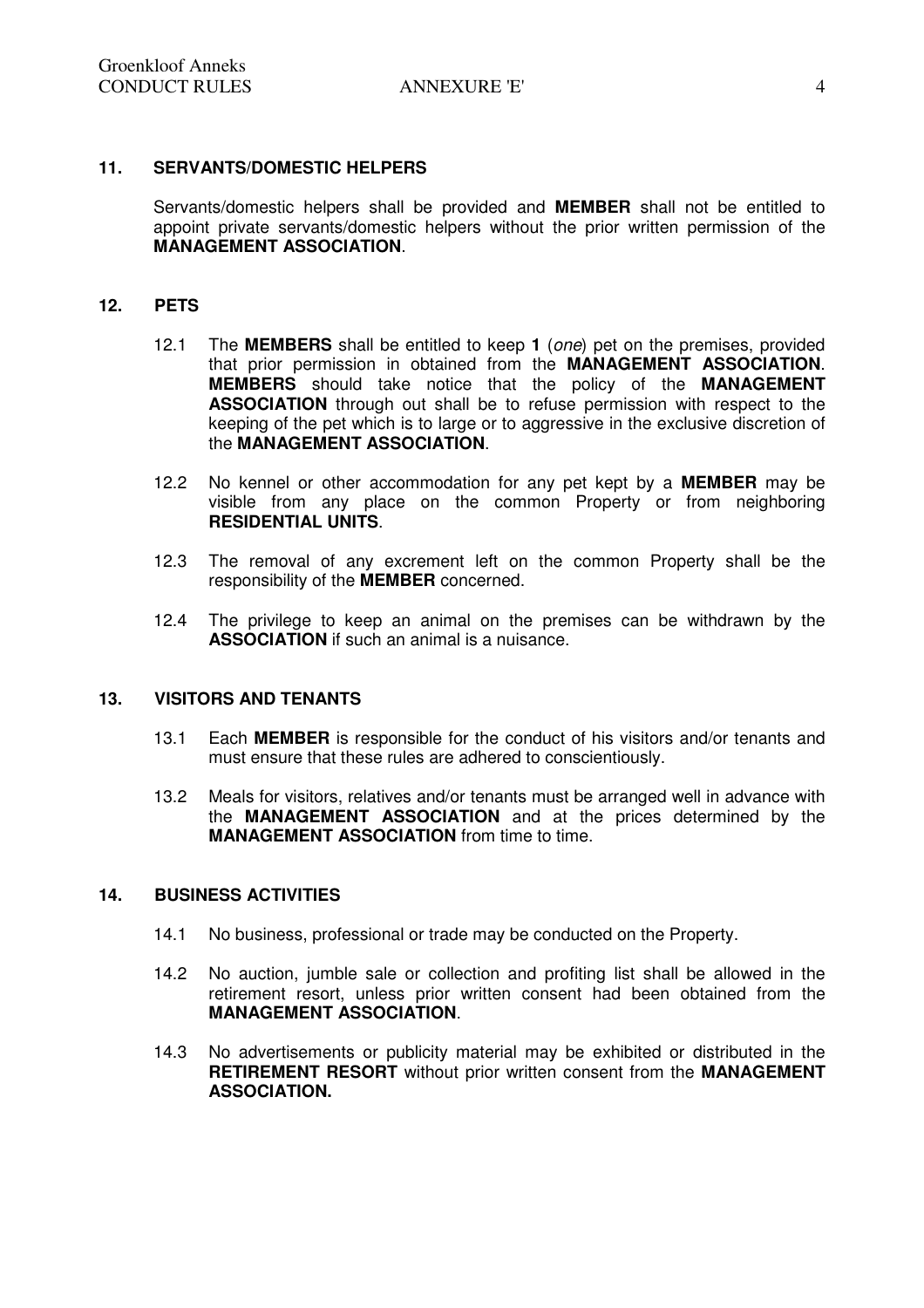# **15. EXTERIOR OF HOUSING UNIT**

- 15.1 No air conditioning or cooling unit may be visible from the outside of the **RESIDENTIAL UNIT** in which it is used or may be installed.
- 15.2 No decorations may be attached to a **RESIDENTIAL UNIT** and the exterior of a **RESIDENTIAL UNIT** may not be painted or otherwise treated, unless specifically authorized by the **MANAGEMENT ASSOCIATION**.

### **16. SUNDRY PROVISIONS**

- 16.1 Cigarette ends and other objects may not be thrown from windows, stoops and patios.
- 16.2 Common Property and garden areas must at all times be kept neat.
- 16.3 Inflammable or other dangerous materials and articles may not be brought onto or stored in the **RESORT**, except with the prior written consent of the **MANAGEMENT ASSOCIATION.**
- 16.4 Gardeners and cleaners employed by the **MANAGEMENT ASSOCIATION** may not be employed by the **MEMBERS** to do private work unless specifically authorized to do so by the **MANAGEMENT ASSOCIATION**.
- 16.5 No firearms or pellet guns may be discharged in the **RETIREMENT RESORT**.
- 16.6 Should any damage of whatsoever nature be caused to any property by the **MEMBER**, his family, his tenants, his visitors or his pets or those of his family, his visitors, the **MEMBERS** shall be liable to reimburse the **MANAGEMENT ASSOCIATION** for the cost of repairing such damage.
- 16.7 Door locks may not be changed. Should this be done, a duplicate key must put at the disposal of the **MANAGEMENT ASSOCIATION**. This is also valid in the case of duplicate keys for safety doors.
- 16.8 Each **MEMBER** must make sure that he/she has a torch, candle or such light source at his disposal in the event of power failures.
- 16.9 Meals shall not be served in the **RESIDENTIAL UNITS**, unless prior arrangement has been made with the nursing sister. No resident shall be allowed access to the central kitchen of the **RETIREMENT RESORT**.
- 16.10 **MEMBERS** shall take note of emergency procedures announced by the **COMMITTEE** from time to time in order to be prepared in emergency situations.
- 16.11 The **MANAGEMENT ASSOCIATION** or its agent, in consultation with the nursing sister, is at all times entitled to call the family doctor of a **MEMBER** should it be deemed necessary. Although regular visits will be made by the nursing sister to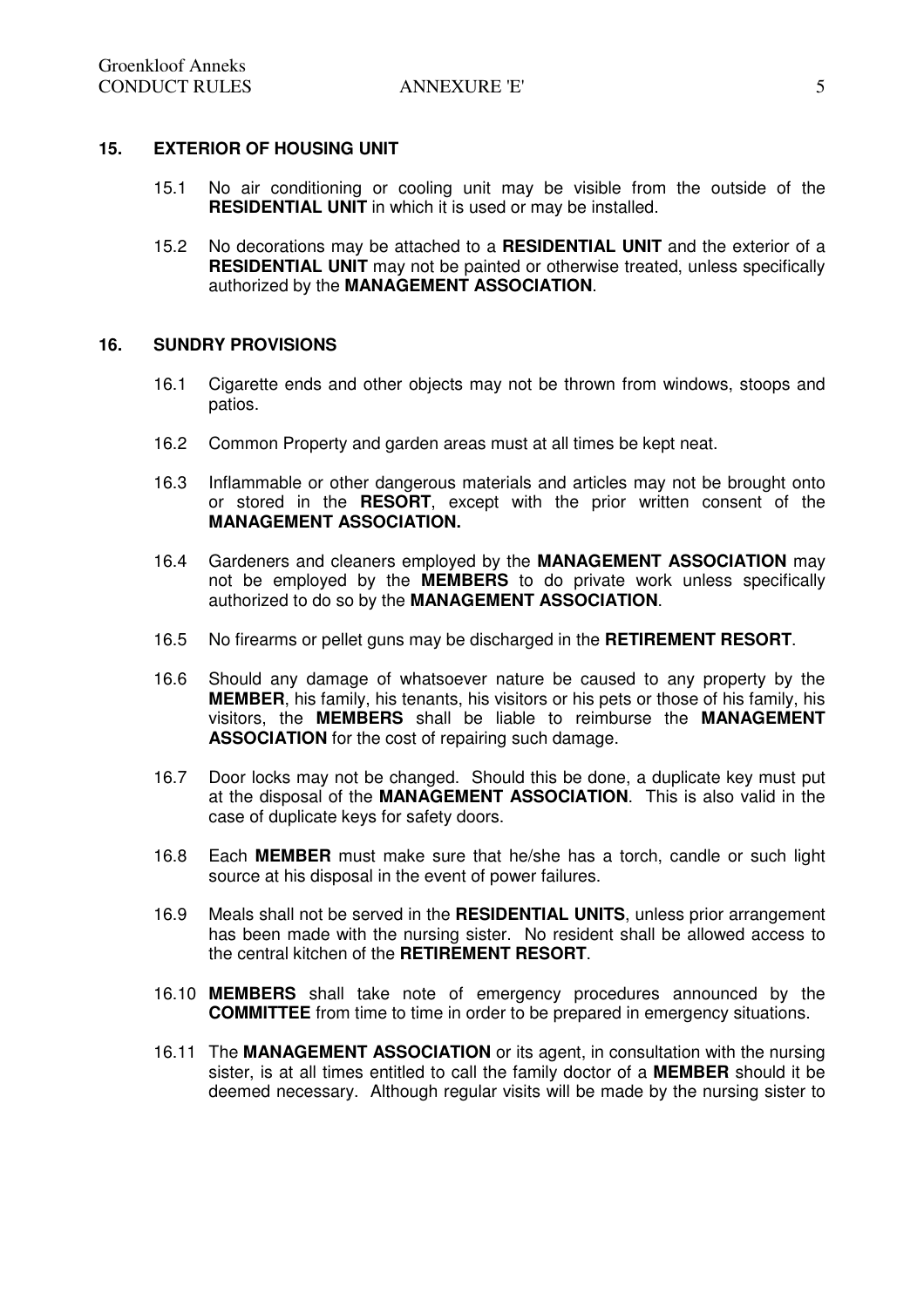residential units in order to monitor the physical condition of each **MEMBER**, it is expected from the **MEMBERS** themselves to report to the sick berth and make timely arrangements with the nursing sister should he/she require health services. General medical services, such as taking blood pressure and foot care, shall be offered weekly at a date determined by the **MANAGEMENT ASSOCIATION** from time to time.

- 16.12 The **MANAGEMENT ASSOCIATION** or its agent shall assist **MEMBERS** with the postage of letters and other correspondence and shall also offer stamp books for sale for the convenience of the **MEMBERS**. No delivery of post shall be done to the **RESIDENTIAL UNIT** and incoming post must be collected at the place specifically designated for that purpose.
- 16.13 No **RESIDENTIAL UNIT** shall be left unoccupied by a **MEMBER** for longer than **6** (six) months of each year.

# **17. SECURITY**

- 17.1 **MEMBERS** and occupiers must at all times adhere to the security measurements as may be determined by the **MANAGEMENT ASSOCIATION**, from time to time.
- 17.2 **MEMBERS** and occupiers must inform the manager of the **GROENKLOOF SECURITY VILLAGE** if they intend to be absent from the **VILLAGE** for a specific period.
- 17.3 **MEMBERS** must hand an additional set of keys in respect of his property to the manager of the **GROENKLOOF SECURITY VILLAGE**, which manager will keep the keys in a safe place and may only be used in emergency cases should access to the property be necessary.
- 17.4 **MEMBERS** and occupiers must test their alarm systems from time to time to ensure that they are in good working order.
- 17.5 Storage of inflammatory material, explosive material or other dangerous substances is not permitted.
- 17.6 No material may be burned on any portion of the Property.
- 17.7 All persons using the security entrance, must adhere to the rules thereof.

# **18. ADVERTISEMENT BOARDS AND NOTICES**

No **MEMBER** will be allowed to erect any notice or advertisement board on the outside of his property without the prior written consent of the **HOMEOWNERS ASSOCIATION** being obtained.

#### **19. COMMON GARDENS**